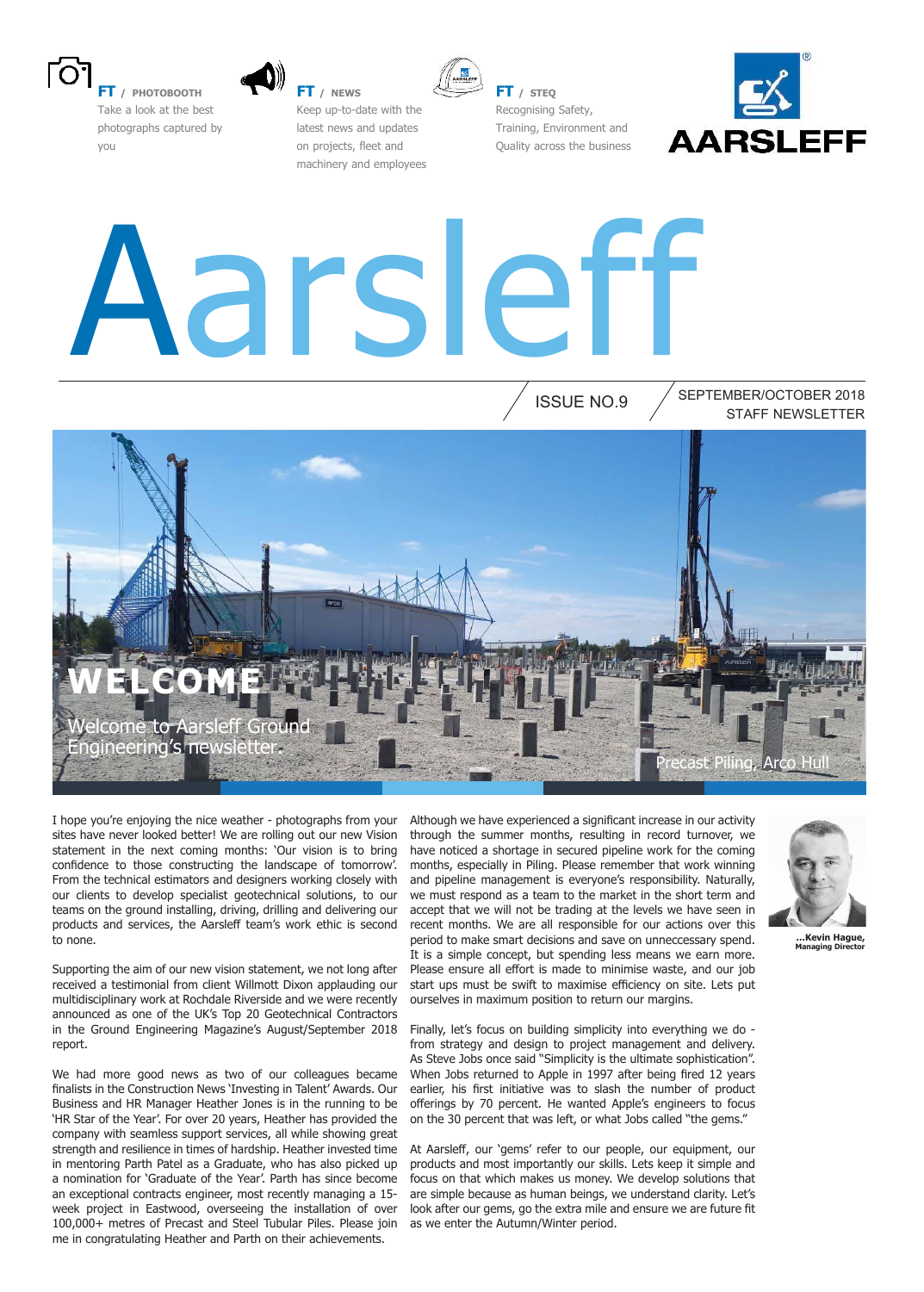## Photobooth

Every issue we ask you to send in your Aarsleff pictures on-site or at home and the best of these are then published in here. If you'd like to be featured, grab your camera and get snapping!

#### **Send your best photos to:** jessicabanham@aarsleff.co.uk



**SFA Piling, Dagfa House - V Point**



**Multi-discipline Project, Rochdale Riverside - Steve Gilbank**



**Precast Piling, Hatfield - Simon Cottington**





**Sheet Piling, Hertsmonceux - Joseph Mills**



**King Post Wall, Alton Cars, Mansfield - John Storry**

#### **FLEET UPDATE**

At the time of reading we will have taken delivery of our new Klemm 909, expanding our current fleet and providing a wider capability for geotechnical projects. We have started the programme of upgrading the camera safety systems on our older rigs to improve the quality and reliability, along with adding new instrumentation and laser technology on our piling rigs to provide better accuracy and better recording of pile driving data.

We would like to welcome two new fitter apprentices to the plant team, Will Campion and Darren Gray. Them joining will expand the plant team to 8 members, with 1 store man, 5 fitters and 2 apprentices.



#### **CHARITY CORNER**



Our selected charity for July, August and September is the Children's Bereavement Centre. By dressing down on the last Friday of the month, staff are helping to support children who are going through the grieving process of death or terminal illness of someone close to them. They provide support for children aged 3 to 18, along with support to the parent/carer of the child referred to help them and ensure the whole family are able to deal with the loss of a close one.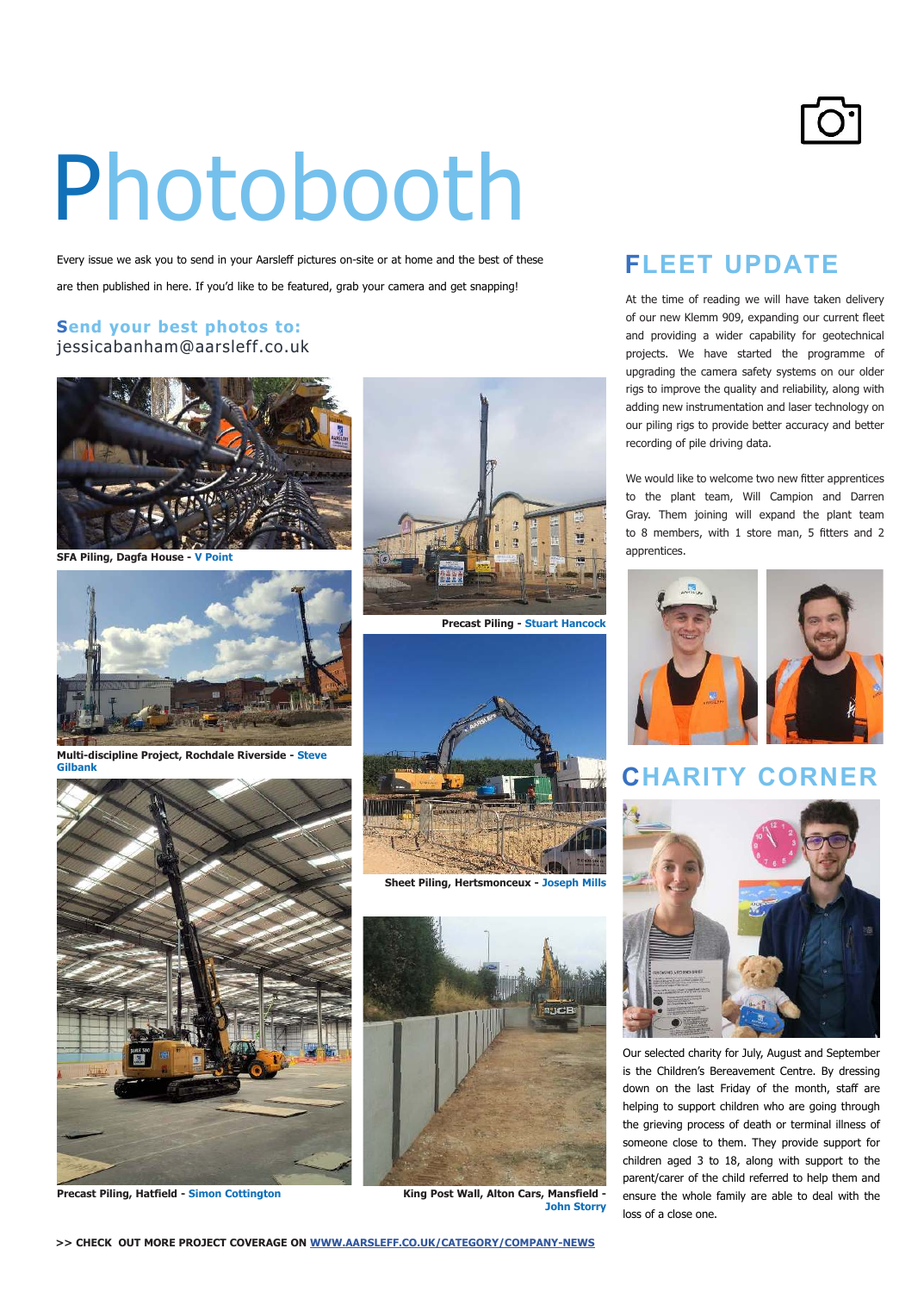### STEQ Space



#### **SAFETY. TRAINING ENVIRONMENT QUALITY**

July and August (to date) has seen mixed performance in terms of Health and Safety Accidents, Incidents and Near Misses.

On the UP - Centrum has seen a 25% improvement in their Lost Time Accident frequency rate dropping from 6.3 to 4.8 per 100,000hrs worked. If they can maintain this for the remaining 9 working days of August then this will fall again to 2.4, the lowest it has been for a number of years.

#### WELL DONE! AND KEEP IT UP!

**... Robert Speakman,** 

**STEQ Manager**

Aarsleff, however have suffered a RIDDOR reportable 'Dangerous Occurrence' in Geo, where a small mini piling rig overturned and also a RIDDOR reportable 'Specified Injury', where an operative suffered three fractured ribs when he fell off the tracks of a Banut piling rig. Along with these, a serious near miss occurred when the hammer rope on a precast piling rig broke in service. The hammer dropped 3m to the ground, luckily no one was in the vicinity. The top man did report his next task was to replace the under-packs in the drive head. The consequences here do not bear thinking about. (Safety Alerts have been issued 071, 72 & 73 – as below).

Another lost time accident on precast – while swinging a 14lb hammer to drive home a pile joint pin the hammer slipped and struck the operative on his foot  $-$  X-Ray revealed, luckily that it was not broken. We are trialling 7lb hammers as well as ensuring only decent joint pins are sent out to site. If you receive heavily rusted pins – REPORT IT. Do Not Use Them.

New system for Safety Communications - it has been agreed with Senior Management that Safety Alerts will now be circulated via email and then cascaded down through line management for delivery to everyone on site, with briefing registers returned as normal to the office. Returns on these thus far have been poor, hopefully this is just the revised system bedding in and returns will increase.

The following safety alerts have been issued under the new

system – If you have not received these then please speak to your Line Manager.

**069 – Piling rig crush injury – an external report of a very serious accident sufered on a LD rotary bored project.**

**070 – HSE 2017 Fatal Injury statistics 071 – In service rope failure 072 – Fall From Height**

It has been identified that the standard of our site paperwork is somewhat questionable and, in some cases, non-existent – yet we also have people on site who continue to work regardless of this. Two projects have been stopped this week until risk assessment and SSOW deficiencies were corrected and persons re-briefed on site. Documented SSOW and risk assessments are a legal minimum on all our sites  $-$  these reflect good health and safety management and control of operations. If we don't have this in place to an acceptable standard, then by default we cannot demonstrate we are in control. We would therefore be liable to all manner of legal implications at a Management and Site Supervisory level. NO PAPERWORK = NO WORK. It is as simple as that.

The PPE stores has now moved under the Plant Depts control. Any requests for PPE should be made to Adam Whitworth in the Plant stores. (A PPE Request form is being developed for ease of ordering and tracking of garments / items issue).

Finally, the next round of thorough examinations is soon to get underway with the colour changing to ORANGE for the next period OCT – MAR.

RESPONSIBILITY – TRUST – LIFE & HEALTH – let's put this into practice.

**"**

#### **If in doubt stop work and seek advice!**



The 'Star of the Month' feature is to celebrate members of our company who have gone above and beyond expectations and deserve to be recognised and thanked for their achievements. They may have shown great leadership skills for example, or simply worked hard to achieve exceptional results. This month we would like to congratulate...



### Alexandra Tinker

### **"**

**I would like to nominate Alex Tinker for recognition as Aarstar. She is ambitious in her role and constantly looks ahead to see how she can expand and add value to the business. Her help in business development, follow ups and project research for the department**  has been excellent. She also offers great support **to the estimating teams across the business, as well as takes anything thrown at her in her stride.** 

**…Matthew Rastall, Group Estimator Manager**

If you would like to commend a member of staff for our next newsletter please send through your nomination and the reasons why to jessicabanham@aarsleff.co.uk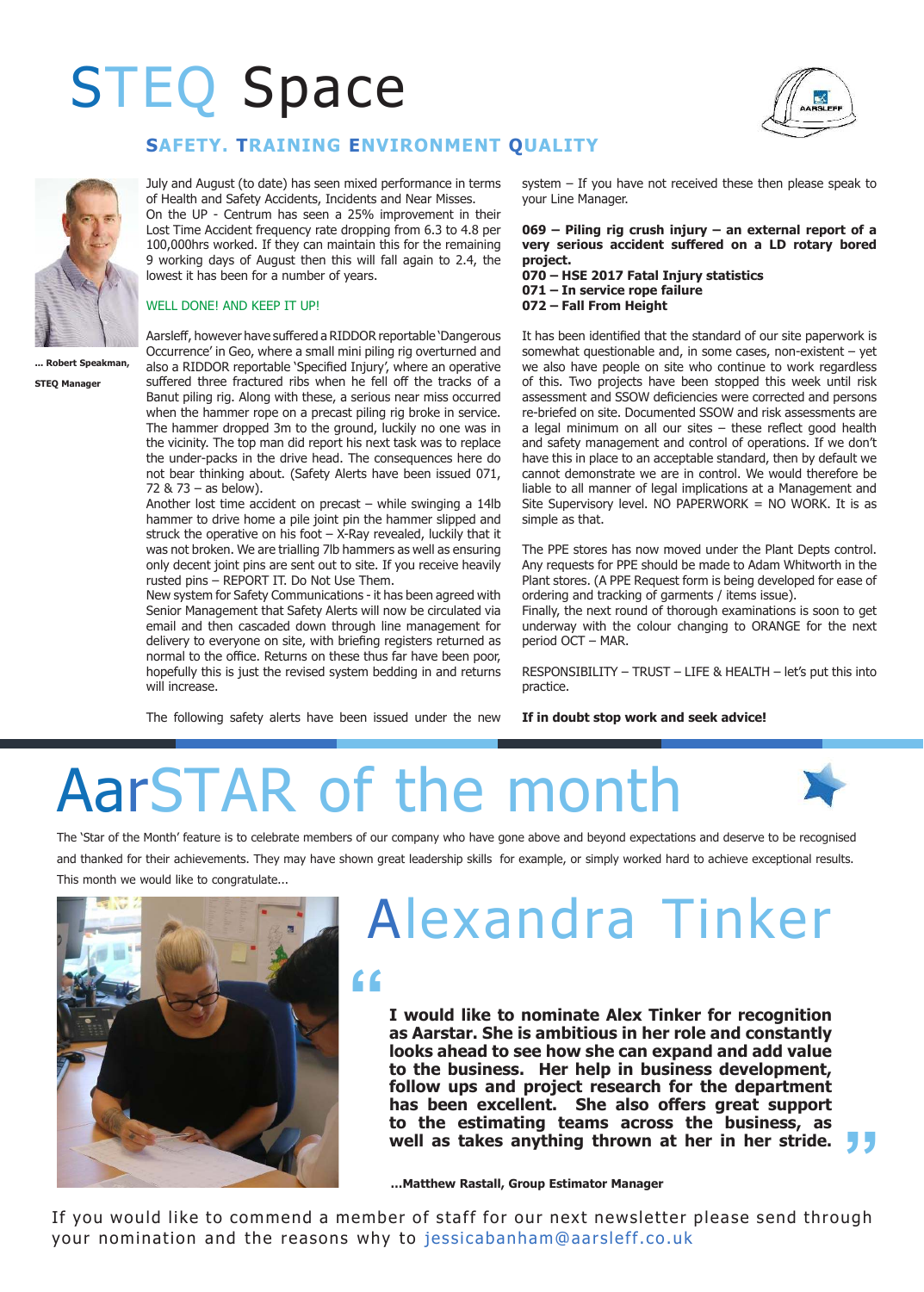### Centred around Centrum

In this month's newsletter we would like to congratulate Ben Bridges, Process Engineer, for achieving a first in his degree. Ben officially joined Centrum in July 2018 after completing his University placement Year in Industry with us in 2016/2017.

"I would like to thank the teams for their effort and commitment shown during this period.

I would also like to ask them for their continued effort and commitment going forward but also ask for their support in driving down process related costs and to come forward with any ideas that they may have to do so and improve our efficiency."

### What more can I do...?

#### ...to make a diference to the Company?

We face challenging market conditions over the forthcoming months, so my message this month is for us all as valued employees of the Company to change our focus.

Maybe instead of us all asking "What does and will the company do for us?", we should look at our core value of RESPONSIBILITY and ask ourselves "What can I do for the Company"? How, can I improve what I do to contribute to the stability of our Company, reduce costs, become more efficient in what I do, be more productive whilst I am at work?

The answer will be diferent for each of us as we accomplish diferent roles within the business, but the Company is/has communicated to you its challenges and you can respond by thinking about what you do, by being more flexible in your delivery of your role, working with each other to reduce waste, care for the equipment you use, trim costs and go that 'extra mile'. We surely all want to work for a high quality profit making company – we can all contribute to this daily and I would urge you to do this now – we are each responsible for our own actions, if you see something that can be improved, fixed, done better – take responsibility for that and work with your teams to deliver/communicate that improvement.

I am conident that each and every one of us will ind something extra we can contribute toward building on our 'One Company' culture – our togetherness.

Finally – a sincere thank you from me to my team members Simon Pick and Zoe Botterill for the professional delivery of SharePoint Project Management system. The development of the system following consultation with colleagues across departments and excellent training resulted in the in the project being delivered by the due 'Go Live' date – well done and to the surrounding teams who assisted towards successful delivery.



**...Paul Pendleton, Centrum Pile General Manager** 



**...Heather Jones, Business and HR Manager**

### IT & Network

We have now been live with the Sharepoint based, "Projects" document storage system for about a month. In this time I'm pleased to say, that we have had very few reports of problems. I would also like to reiterate, any problems you have accessing or using the Sharepoint, please report to IT as soon as possible. It may well be there is a solution or alternative available immediately, as there are so many ways to work with the system. Also if you have any Ideas to improve the system please let us know, we are already working on a few suggestions.

We can also provide any refresher training you may feel you require. So if you have any usability questions, please let us know and we will arrange for some individual training to help you get the best out of the system.

### Launch of AarLife

We are excited to announce the launch of – AarLife!

'AarLife' will give you a glimpse into the lives of those who live and breathe Aarsleff Ground Engineering. If you haven't already, check out our launch video:

https://www.youtube.com/ watch?v=gTKVUtKGkTU

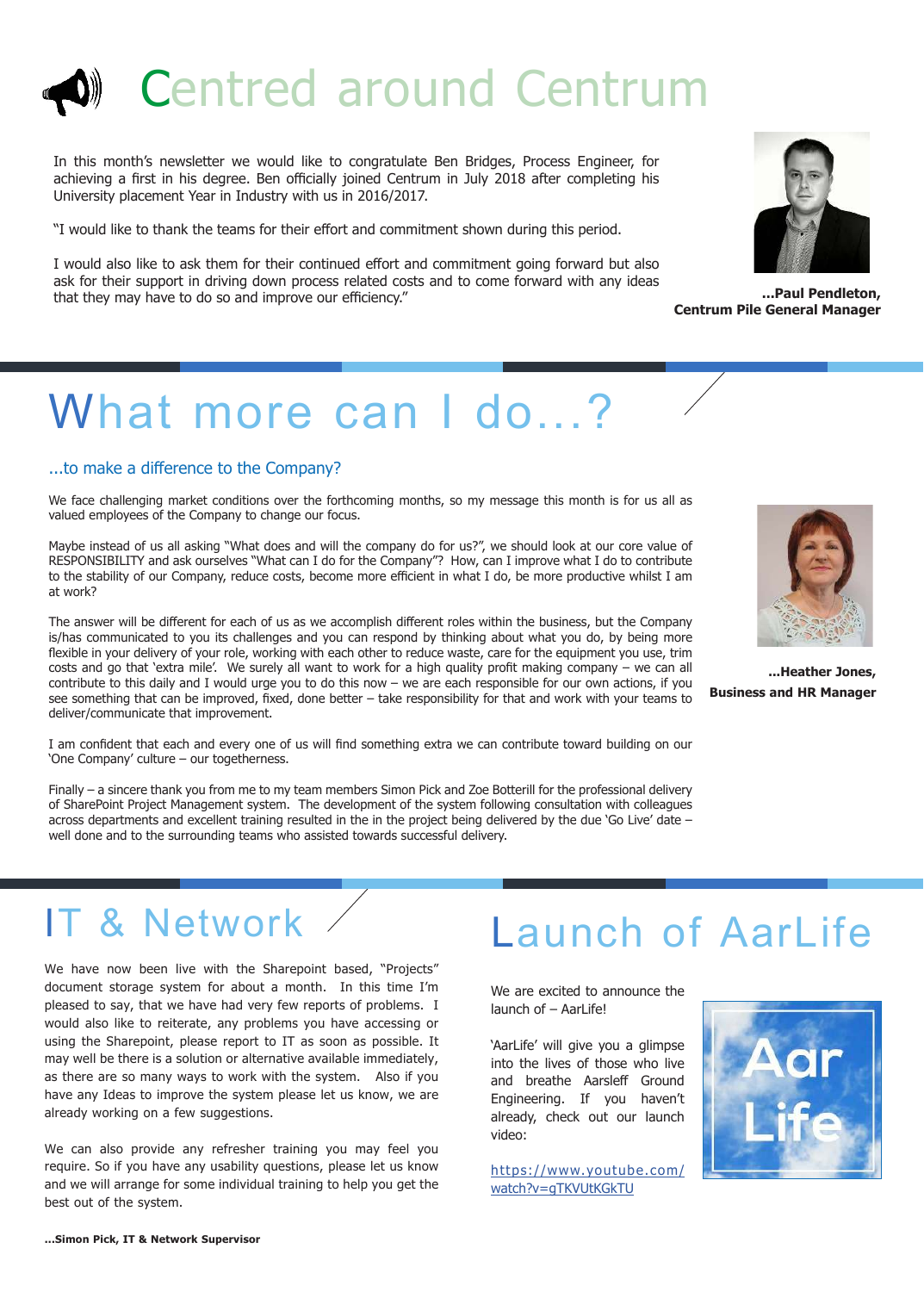

### Spotlight on Graduate Sam

I joined Aarsleff on the 11th June, 1 week after finishing my final exam at Nottingham Trent University. After 4 years of the university lifestyle, I'm still getting used to being up and at work for 8am! I am undertaking the Aarsleff Graduate programme, and I am currently 2 months into the 18-month scheme. The graduate programme will see me working in diferent departments around Aarsleff although I initially began and am still working within the contracts team based in Newark. I have had the opportunity to travel around to see how the operations team run their jobs. One of the main reasons I chose the Aarsleff graduate programme was the ability to trial and work in diferent parts of the company and get a feel for the diferent business streams.

Under the mentorship of the operations team I have been assigned my own projects to run, some being more successful than others! There is a lot more that goes into running a piling operation than I initially thought and making sure that everything logistically is in place before the projects starts is a big responsibility and crucial to the smooth operation of the works. This includes everything from arranging the transport of the piling rigs to the site to ensuring that the correct piles turn up when needed and that testing has been organised.

Apart from all the site operations I have been involved in the other side of the projects, ensuring that the projects are making money and calculating their profitability in order to report back to the wider team at the weekly piling meetings and monthly piling reviews.

Recently as we're experiencing a bit of a quiet patch I have been assisting the estimating team. This has been a good opportunity to learn all about all the work that goes into the jobs before the operations team even learn of them, as well as furthering my understanding of the engineering behind our solutions. It has enabled me to see the full journey from a business enquiry to finishing the piling works on site.

There has been plenty to learn since joining Aarsleff, having been relatively new to the world of piling, as our degree doesn't cover much of these types of foundations. Besides this the rest of the team has been very helpful, and I thank them for never seeming to get bored of answering my endless questions!

I have thoroughly enjoyed my first few months at Aarsleff and look forward to seeing where the graduate programme takes me next. Thank you to everyone for being so welcoming!



**...Sam Riley, Graduate Civil Engineer** 

**" "** One of the main reasons I chose the Aarsleff graduate programme was the ability to trial & work in different parts of the company and get a feel for the different business streams.

#### Investing in Talent awards

We are delighted to announce that our Business & HR Manager, Heather Jones, and Contracts Manager, Parth Patel, have both been shortlisted for awards in the Construction News Talent Awards 2018.



### Technology Matrx

In Group, our Marketing Manager Jessica Banham and a small project team comprising members from Denmark, Germany, Sweden and Poland have been working together to develop an interactive web platform specifically for the benefit of our Group's Ground Engineering segment.

The platform, known as the 'Aarsleff Technology Matrix' has been designed to act as a virtual showcase, providing users with an impressive technical portfolio of the GE segment's capabilities and experience, comprising photographs, videos and project case studies. The techniques range from different pile types and retaining structures to geotechnical investigations and groundwater lowering systems.

The platform is easy and straightforward to use, and can be seen highlighted on our company website's homepage. Take a look! **https://www.aarsleff-technology.com/**